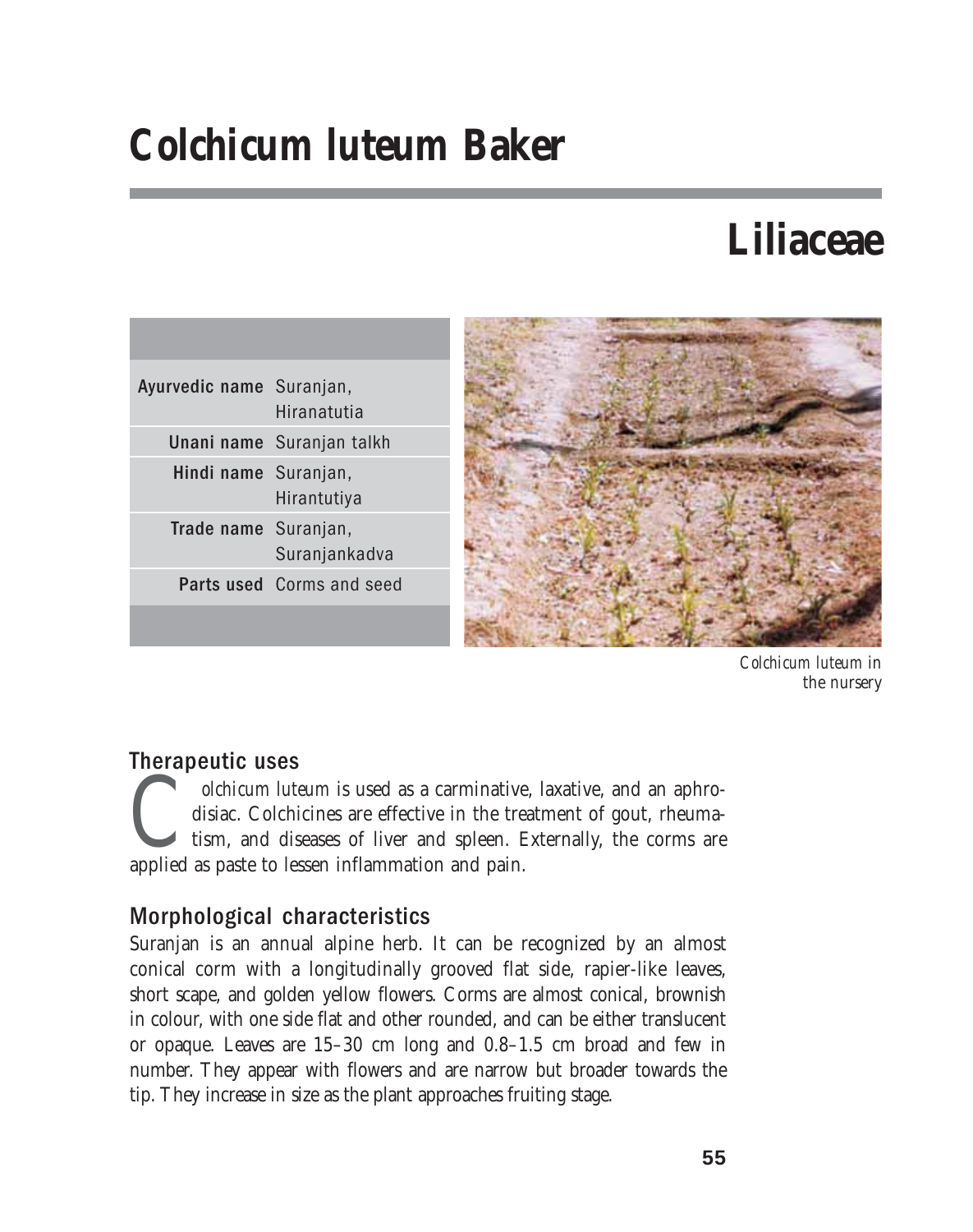#### Floral characteristics

The scape is very short and sessile. Flowers occur in large, erect terminal cymes with one to three flowers. Perianth is funnel-shaped and golden yellow in colour. Stamens are six in number. Ovary is sessile, three-celled with three long styles. Capsules are septicidal with recurved beaks. The plant flowers soon after the snow melts at higher altitudes in March, followed by fruiting in May.

### Climate and soil

Natural habitat of suranjan is characterized by physiologically temperate conditions like severe winter, snow, and low humidity. The plant grows well in sandy-loam soil. Drainage is very important to avoid waterlogging.



*Colchicum luteum* in the field

#### **Distribution**

The plant is usually found on the edges of forests or in open grassy places and temperate western Himalayas from Kashmir to Chamba, at altitudes ranging from 700 m to 2800 m in India.

## Propagation material

The plant can be successfully propagated through corms, which can be extracted from natural habitats when snow melts in April–May. The corms should be free from any injury or infection.

## Agro-technique<sup>1</sup>

#### Nursery technique

- **P** *Raising propagules* No nursery is generally raised for the crop and the corms are directly planted in the field.
- **Propagule rate and pretreatment** Corms do not require any pre-planting treatment. About 0.5 million corms are required for planting in 1 hectare of land.

<sup>&</sup>lt;sup>1</sup> Agro-technique study carried out by the Department of Agroforestry and Environment, Himachal Pradesh Krishi Vishvavidyalaya, Palampur, Himachal Pradesh – 176 062.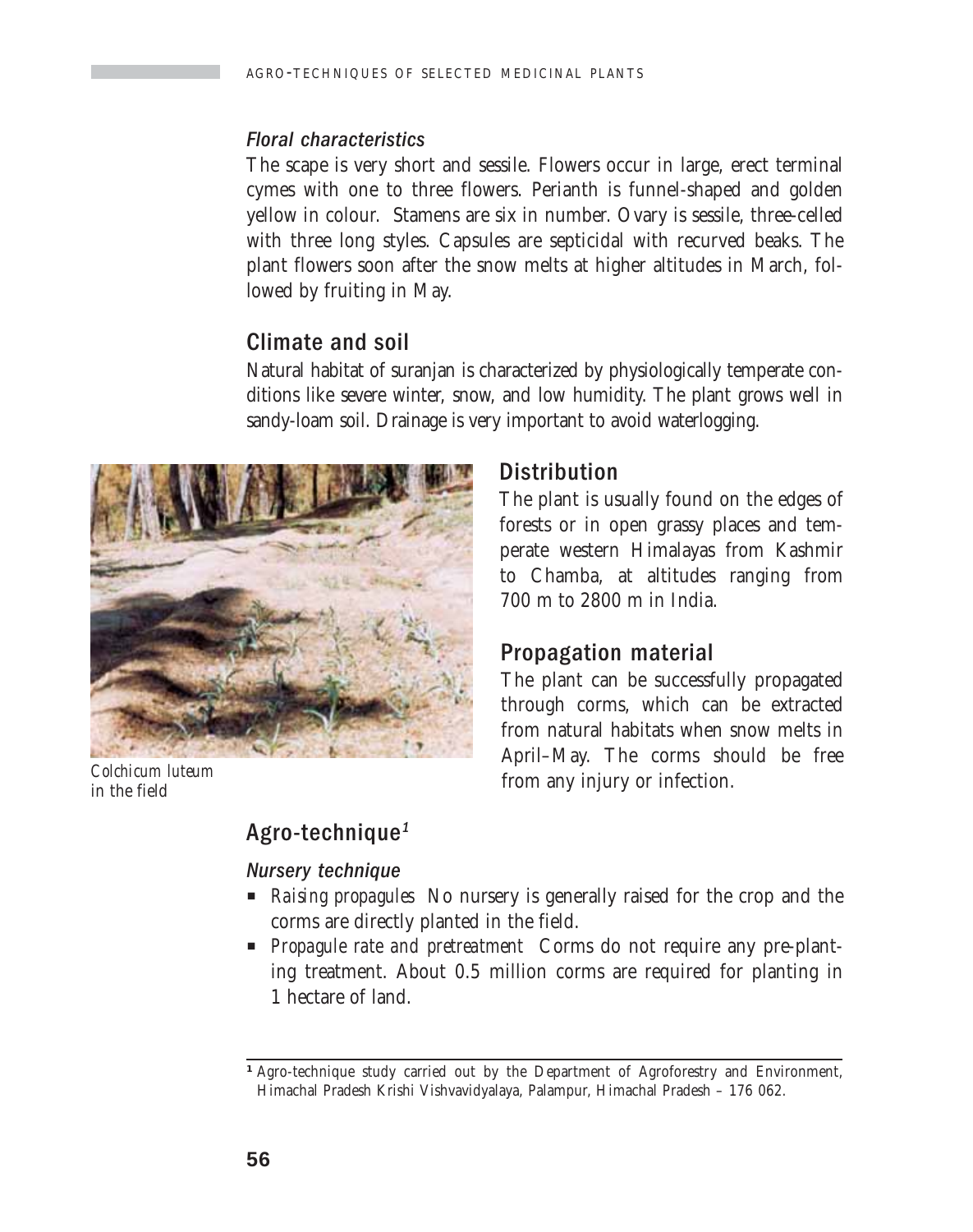#### Planting in the field

**EXTERN** I Land preparation and fertilizer application The fields should be ploughed two to three times to make the soil porous to facilitate planting and sprouting of the corms. The corms may rot in waterlogged conditions. Therefore, the fields should be well drained and have some slope. The plant prefers sandy loam soil, and if required, sand may be mixed with soil to make it suitable for growth. FYM

(farmyard manure) @ 6 tonnes/hectare should be broadcast and properly mixed with soil while ploughing the fields at pre-planting stage.

- P *Transplanting and optimum spacing*The corms are directly planted in rows in small beds laid out in the field. The crop is sown in rabi season, generally in October, in temperate zones. The corms should be placed at an optimum spacing of 10 cm  $\times$  20 cm. Corms germinate and develop roots within one month.
- *Intercropping system* The crop is preferably grown as a sole crop. No intercropping is recommended.
- *<u>Interculture and maintenance practices* Only</u> organic manure @ 6 tonnes/hectare is recommended as a basal dose. No further application of manure is necessary. No inorganic fertilizers are used.



*Colchicum luteum*

- P *Irrigation practices* This crop is very sensitive to waterlogging, so field should be free from excess water. This could be done by digging channels around the field well in advance to save the crop. The field should be irrigated as and when required, especially during the hot weather. Irrigation may be done every alternate day during summers.
- P *Weed control* The initial growth of the crop may be hampered because of increased infestation of weeds during the sprouting period. So, the field should be kept free from weeds in the initial stages, and thereafter, weeding and hoeing should be done at an interval of one month.
- **P** *Disease and pest control* The crop, in general, is not attacked by any insect/pest. There is no disease infestation as well.